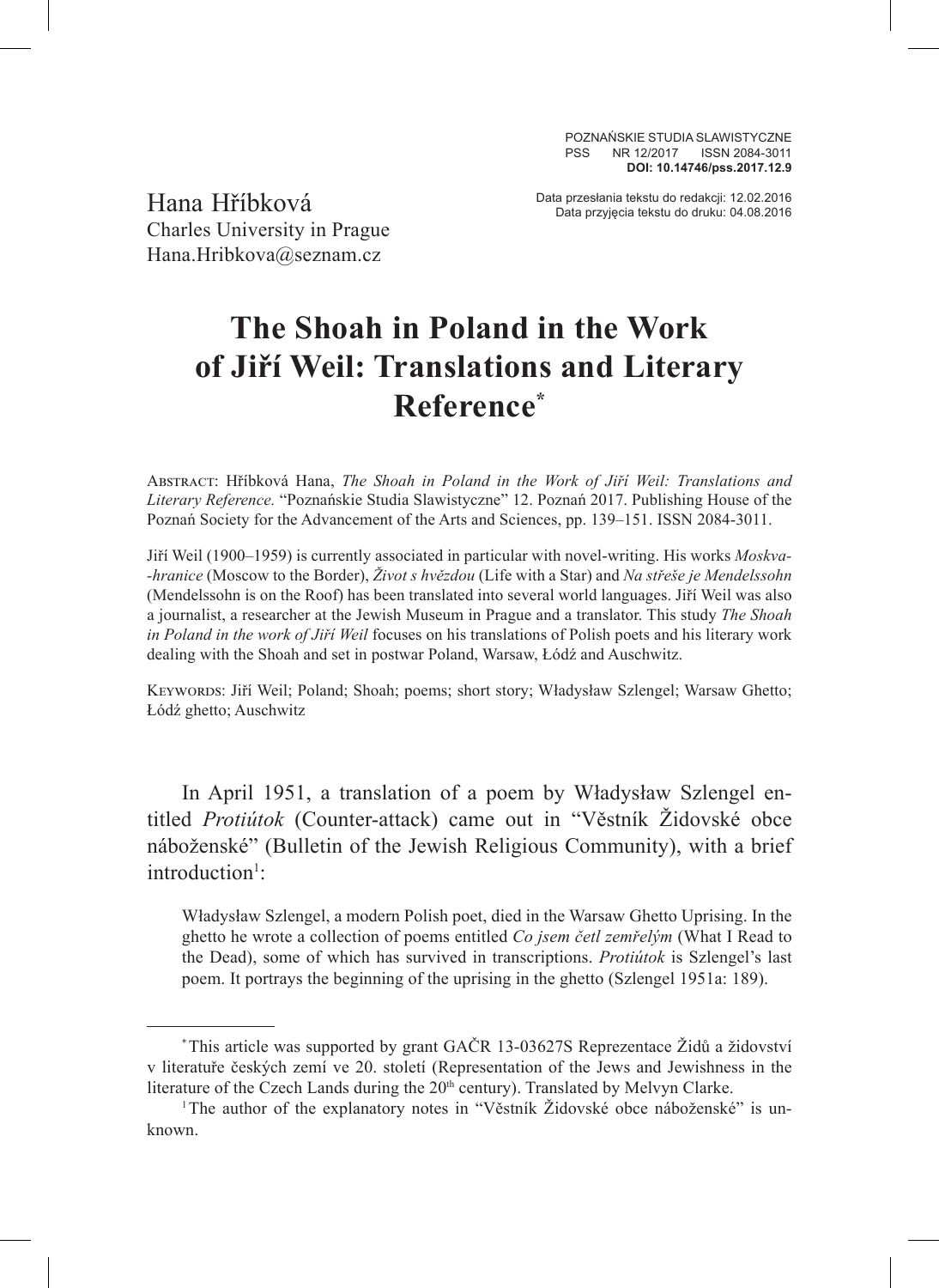Under the translation, readers found the abbreviation "jw". A week later a translation of a poem entitled *Věci* (Things; Szlengel 1951b: 211) by the same Polish poet was printed in the same periodical under the same abbreviation.

The abbreviation "jw" was used by Jiří Weil (1900–1959), a famous writer, translator, journalist and by that time research worker at the Jewish Museum in Prague. More of his translations of poems, mostly with an explanatory note "*Poem from the* Ghetto Poetry *collection*"2 , were printed throughout 1951 in "Věstník Židovské obce náboženské": in addition to Władysław Szlengel (*Protiútok*, *Věci*, *Zazvoňte* – Ring), there were also poems by Stefania Ney (*Heršek*, *Jurek*), Lucjan Szenwald (*Zemřelé* – Dead), Horacy Safrin (*Verše o mé matce* – Verses About my Mother), Henka and Ila Karmel (*Stopa na zdi* – Mark on the Wall) and Wanda Ewa Brzeska (*Ať se nám to jen zdá* – Hope We Have Just a Nightmare). The accompanying information on the translation of the poem by Stefania Ney completed the explanation for the readers of the origin of the *Ghetto Poetry* collection: "The Jewish Historical Institute publishers in Warsaw recently published a collection of Polish poems by authors who died in the Nazi ghettos in Poland" (Neyová 1951: 334).

Following the nine poems selected from this anthology that same year, Weil's translation of a poem by Leopold Lewin *Otčino mé víry* (Fatherland of my Faith) was printed with the accompanying text: "Today we are publishing a poem by Polish Jewish author Leopold Lewin, which won second prize in a Polish-Soviet Friendship Association competition (first prize was not awarded) (Lewin 1951b: 561)"3 . Three years later (1954), Weil's translation of Szlengel's poem *Telefon* (Telephone) (Szlengel 1954: 46) was published in "Věstník Židovské obce náboženské". A total of thirteen poems can be found in "Věstník Židovské obce náboženské", "Světová literatura" and the Literary Archive of the Museum of Czech Literature, twelve<sup>4</sup> of which were demonstrably translated by Jiří Weil<sup>5</sup>.

<sup>2</sup>The book concerned is the anthology *Pieśń ujdzie cało* (1947).

<sup>&</sup>lt;sup>4</sup>The poem *Poplach* was most likely translated by Jan Zábrana, v. undermentioned.

<sup>5</sup>One of these translations, a poem by Izabela Gelbard *Stíny křičí* (The Shadows Shout), stored in the Literary Archive of the Museum of Czech Literature (hereafter LA PNP), has not been found in any of the periodicals from that time. The formal layout of the typescript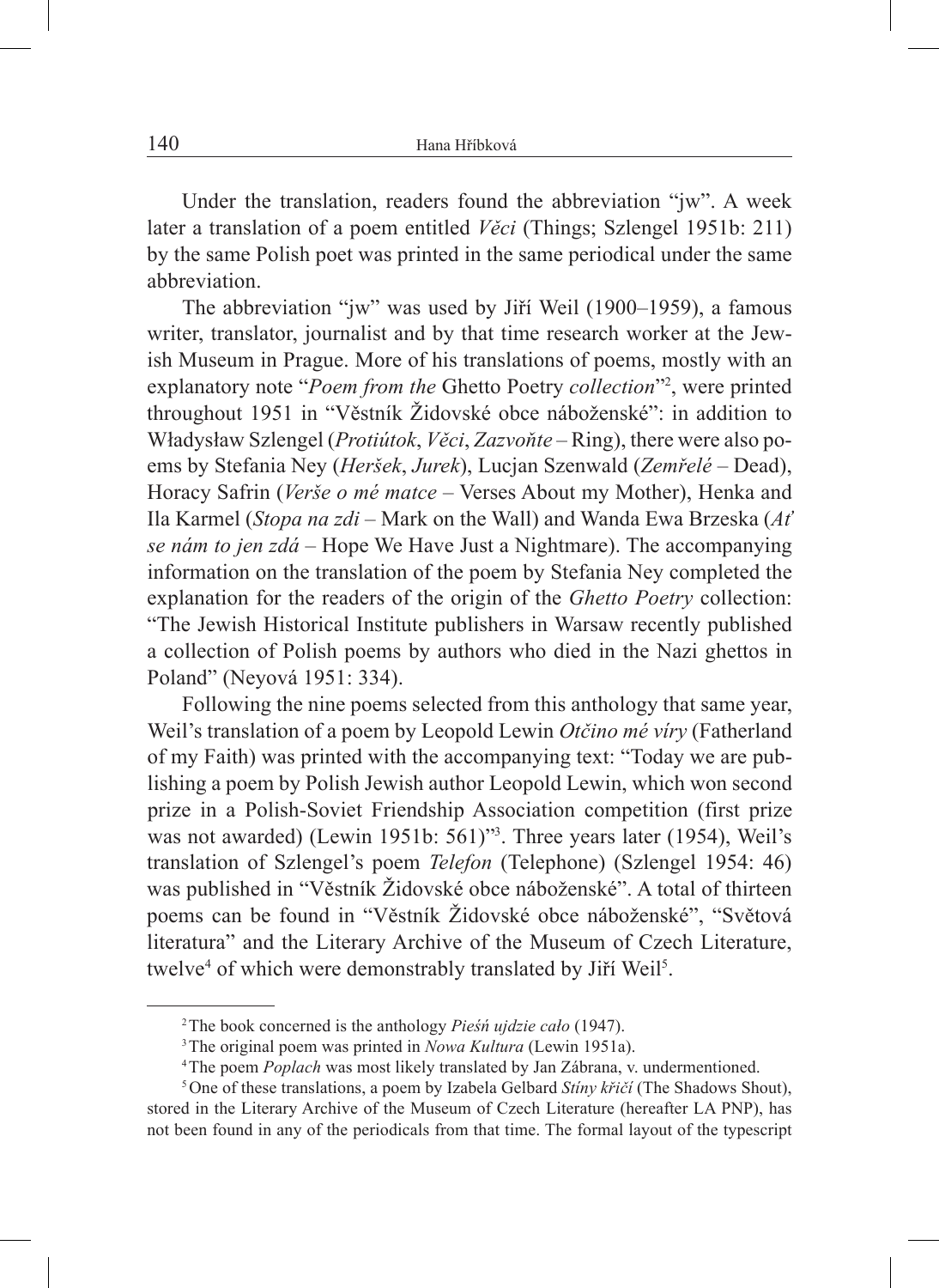What for Jiří Weil was key to the selection of these poets and poems is partly indicated in his lecture for members of the Czech PEN Club<sup>6</sup> given in 1955 as a part of a lecture series arranged to mark the  $10<sup>th</sup>$  anniversary celebrations of the end of the Second World War.

An afternoon session entitled *Básně utrpení a vítězství* (Poems of Suffering and Victory) was compiled from the lecture and recitation of translations of selected poems, the authors of which were imprisoned in the Warsaw Ghetto<sup>7</sup>. This took place 1. 6. 1955 at the National Club in Prague (LA PNP, PEN Club fonds, 2-D/132). The lecture by Jiří Weil has been preserved at the Literary Archive of the Museum of Czech Literature:

The poems that are to be read here are tragic poems. They were written in circumstances in which works of poetry are rarely written, by people who knew they were about to die and who are now dead with one or two exceptions. They were written in the Warsaw Ghetto and read by their friends, who like them were also about to die (LA PNP, Jiří Weil fonds, 32/C/23).

Jiří Weil's lecture acquaints the audience with the history of the Warsaw Ghetto. He highlights the heroism of the ghetto defenders, refers to the reception of their deeds throughout Europe and provides a brief run-down of selected world artists who dedicated some of their work to the Polish uprising. Jiří Weil then briefly presents individual poets whose works were read out during the presentation and summarizes the content of the foreword written by Władysław Szlengel for his poetry collection *Co jsem četl zemřelým* (What I Read to the Dead). After this brief introduction he deals with the authors of the selected poems in greater detail:

is identical in the translations published in "Věstník Židovské obce náboženské", but here it is not found, although the accompanying note on the verses indicates it was printed. All the other poems were published in "Věstník Židovské obce náboženské" or "Světová literatura". *Stíny křičí* is the introductory poem of the collection *Pieśni żałobne getta*, published originally in 1946.

 $6$ According to PEN Club meeting notes 1938–1939, Jiří Weil was accepted as a PEN Club member in elections of members on 29.11.1938 and 3.01.1939. (LA PNP, PEN Club Fonds, 2-D/113)

<sup>7</sup>According to notes stored in the PEN Club fonds, the Polish and Czech PEN Clubs collaborated. (LA PNP, PEN Club Fonds, 2-D/110 and 2-D/138). Both countries collaborated not only at the political level as part of what was known as the Czechoslovak-Polish Agreement, but also in the cultural arena and other areas. The Czechoslovak press at the time made detailed records of meetings between the representatives of these countries in the cultural sphere.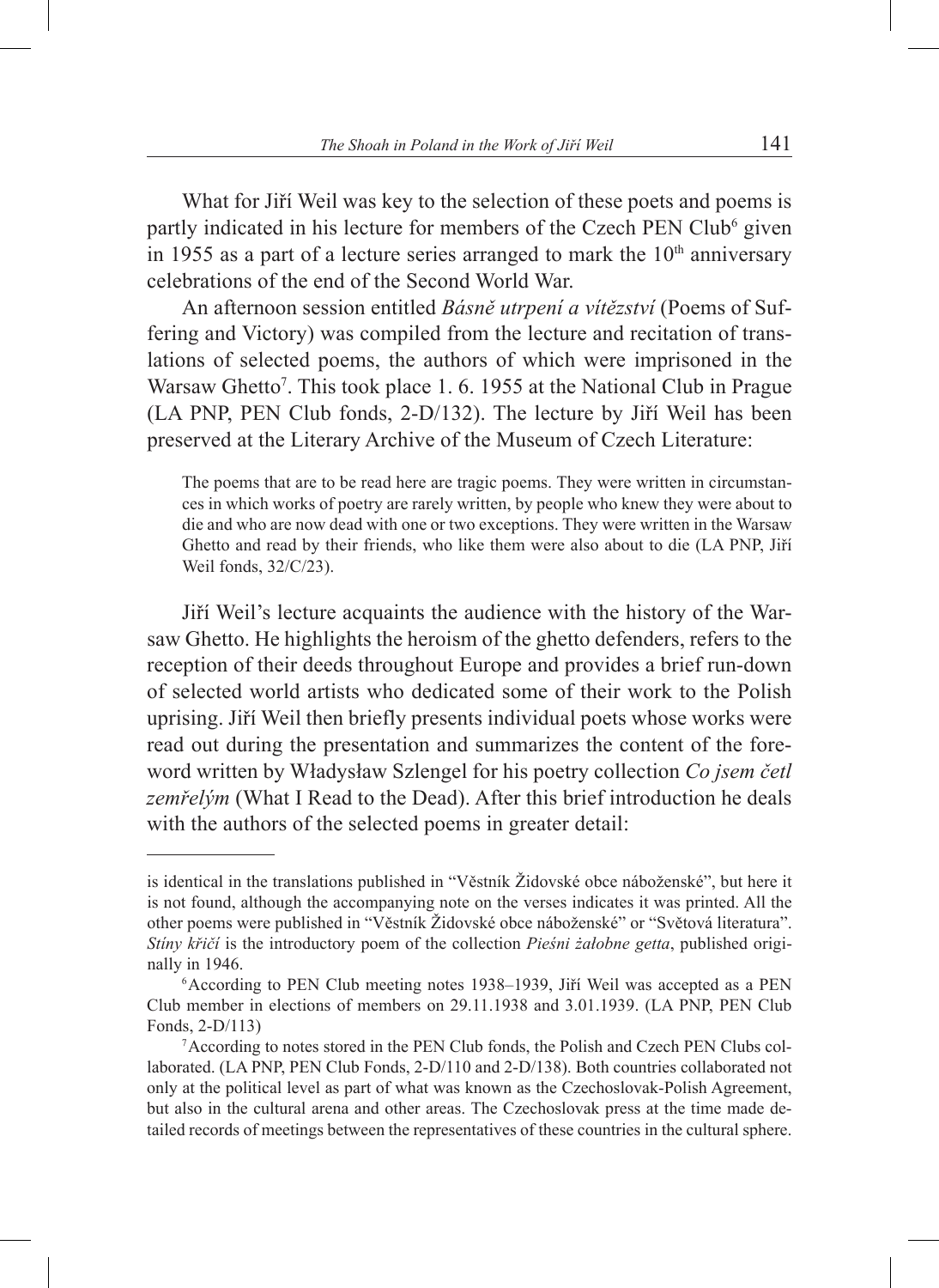Although the most important testimony is the work of the Warsaw Ghetto poets, particularly Władysław Szlengel, a poet who died with a weapon in his hands on the second-to-last day of the uprising. Only a handful of verses have survived from his poetry book *Co jsem četl zemřelým*, hidden away at his friend's home. However, even these few poems speak of the great strength of the poet's mode of expression, the richness of his imagination and the pathos of his struggle. (…) Szlengel's poetry shows (…) development – from a description of the horrors, from a yearning for his lost life in *Telefon*, his poetry grows into the revolutionary epic of *Protiútok*. Before the war, Szlengel was a member of a group of Polish surrealists, and his development towards revolutionary poetry is similar to that of Éluard. He established a poetry circle in the ghetto that was joined by Stefania Ney, a poet whose verse you will hear too this day and who also died in the uprising. Izabela Gelbard, another ghetto poet, escaped after the uprising was put down and fought in the partisan movement until the end of the war under the name of Captain Czajka. The second outstanding poet well-known even before the war was Lucjan Szenwald, who began to write under the strong influence of Sergei Yesenin and was introduced to literature by Julian Tuwim. Lucjan Szenwald was not in the Warsaw Ghetto, but he fought in the ranks of the Red Army and died in his native land before Warsaw. Other poets<sup>8</sup>, whose work will be read out today, are unknown, but their verse speaks the same language and shows the same heroism, the same hatred for bestial fascism and faith in the victory of a just cause (LA PNP, Jiří Weil fonds, 32/C/23).

The lecture was concluded by "several poems by Czech poets introduced by Milena Nováková" (LA PNP, PEN Club fonds, 2-D/132). This consisted of a selection of poems by Czech writers celebrating liberation.

The poems were probably selected for translation by Jiří Weil himself in the early 1950s, on the basis of his affinity to their content. The motifs of hiding, fear of the doorbell, arrest and resistance, yearning for a lost home and friends, clinging to things, theft of Jewish property, memories of mother, suffering of children, as well as shadows of the dead – all these subjects appear in Jiří Weil's novels and short stories, as he also experienced similar situations during the occupation and suffered similar personal losses.

Weil's translation of three of Szlengel's poems (*Telefon –* Telephone, *Račte zvonit*<sup>9</sup> – Please Ring, and *Věci* – Things) was reprinted in 1961 in "Světová literatura" magazine along with the hitherto unpublished poem

<sup>8</sup>A precise listing of authors has not been preserved.

<sup>9</sup> In the original translation for "Věstník Židovské obce náboženské" and PEN Club *Zazvoňte*.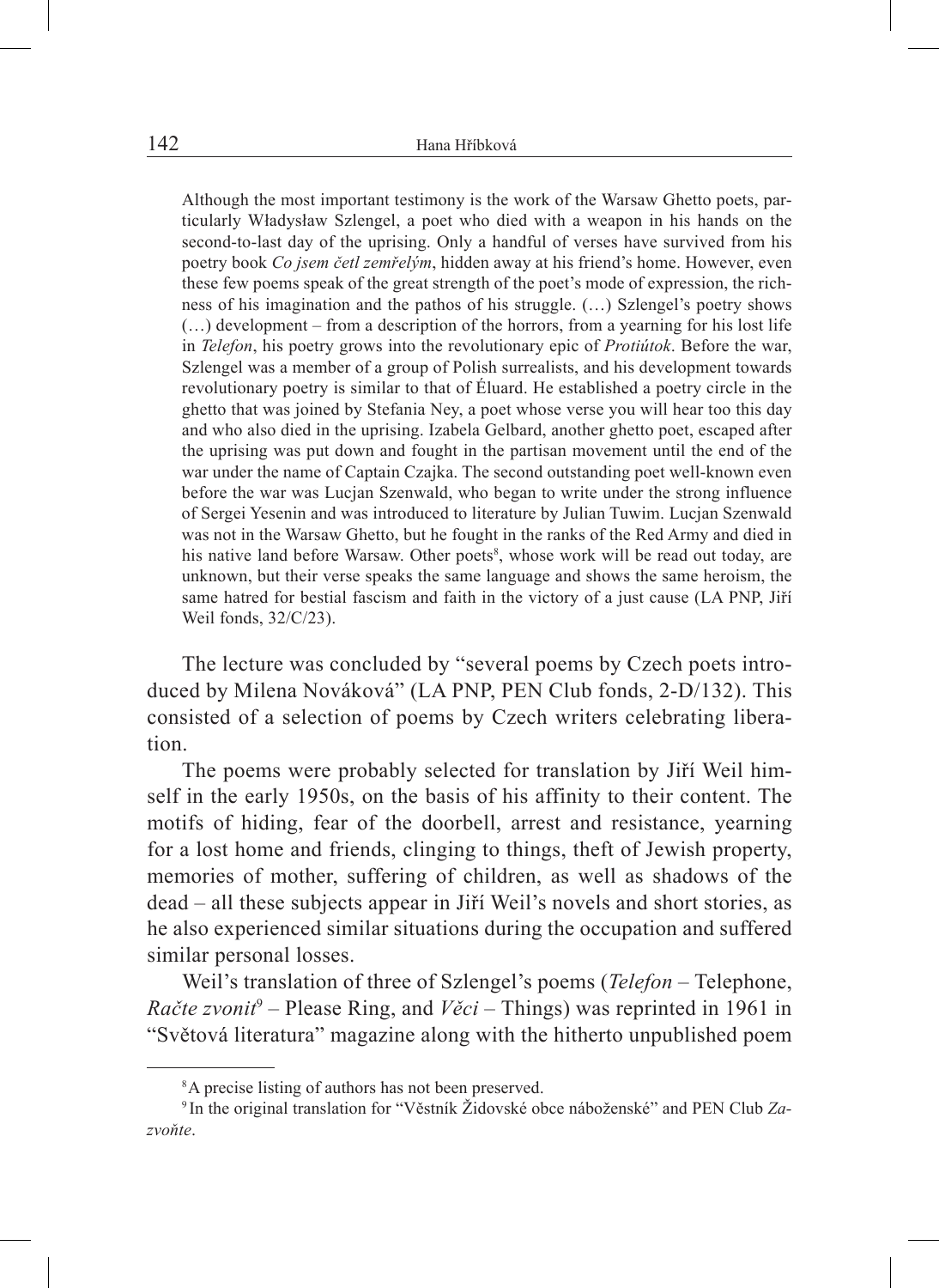*Poplach*<sup>10</sup> (Alarm). The poems are preceded by Szlengel's accompanying note *Polskému čtenáři* (To the Polish Reader) and the introduction *Co jsem četl zemřelým* (What I Read to the Dead); both texts were preserved in Warsaw with the original discovered poems.

Szlengel's poems and accompanying texts are preceded by a brief introduction summarizing, as in the case of Jiří Weil's lecture for the PEN Club, information on the life and fate of Władysław Szlengel and his hidden work, only a fragment of which has survived, and the postwar literary works in which this poet appears as a character. The brief accompanying text concludes with a warning: "These days when fascistic madmen in the West have again started charging around synagogues with brushes and buckets of lime, Szlengel's verse is definitely not untopical" (Szlengel 1961d: 146). The last translated poem is then followed by this information: "Translated by Jiří Weil and Jan Zábrana<sup>11</sup>. Sent to the printers at the time the Adolf Eichmann trial was coming to a climax" (Szlengel 1961c: 160).

Based on a comparison of translations of the poems in manuscript and typescript form the Literary Archive of the Museum of Czech Literature with the printed versions of the poems in "Věstník Židovské obce náboženské" and subsequently in "Světová literatura", it can be stated that the publication of the poems in "Věstník..." differs from the version in "Světová literatura". The man behind the alterations and the text changes involved is most probably co-author Jan Zábrana. A comparison of the Polish originals and both versions of the Czech translation

<sup>&</sup>lt;sup>10</sup>The translation of this poem has not been preserved either in manuscript or typescript form in the Jiří Weil fonds at LA PNP. The author of the Czech translation of the poem *Poplach* is most probably Jan Zábrana, who is named in the conclusion as the co-author along with the now deceased Jiří Weil. Although these two writers were separated by a considerable age difference, they were friends, and Jan Zábrana used to visit Jiří Weil, while from the start Weil helped him in translations from Russian.

<sup>&</sup>lt;sup>11</sup> In addition to works by Jiří Weil, other Czech artists also dealt with Polish poetry. For example, in 1947 a selection of Polish poetry from 1938 to 1945 translated by Jan Pilař came out under the title *Pochodně* (Torches). In 1952 an anthology was published under the title *Nová polská poezie* (New Polish Poetry). The poems in this collection were translated by Adolf Hoffmeister, Jan Pilař, Josef Rumler, Zikmund Skyba, Erich Sojka and Jaroslav Závada. Translations of modern Polish poets came out e.g. in works by Viola Fischerová, Petr Motýl and Václav Burian.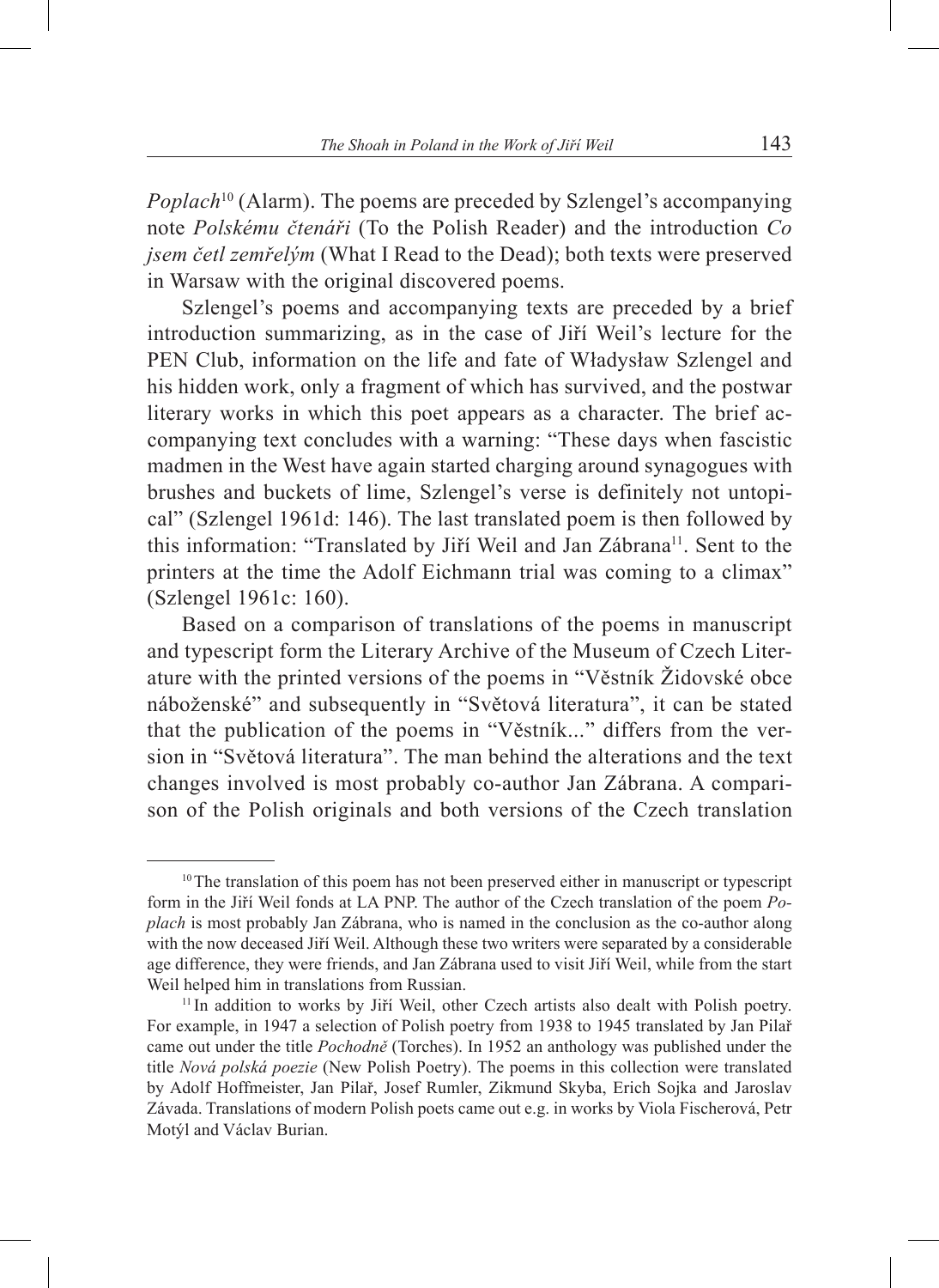clearly shows that the translation by Jan Zábrana is closer to the Polish original.

The poems *Heršek*12, *Jurek*, *Otčino mé víry*13, *Ať se nám to jen zdá*<sup>14</sup> and *Věci*<sup>15</sup> can be considered to be some of Weil's best translations.

<sup>12</sup> Omitted from the translation of the poem *Heršek* is an impressive verse with a child's plea to God for a happy return from a trip beyond the ghetto for bread and a terse message that in time of war God has other concerns. Moreover, an additional comparison is added (e.g. crawls under the wires like a viper, i.e. he is nimble and swift; while the original only has "crawls under the wires"). A subtle shift in meaning occurs with regard to the gendarme's movement: In the translation of the poem, the gendarme turns his back, in the original goes round the corner. There is also a significant shift of meaning in the third and fourth verse, when the word "společník" (partner) is translated as "kamarád" (comrade) and the greeting "Heil Jew!" in the original is translated as "Hi Heršek!", and in the fourth verse in place of Germans who kill, the word gendarme is repeated from the second verse, while Weil changes the image describing the dying lying by the wire for what is probably a more compelling image for the reader of a gendarme who "has killed more children that they are countless" (Ney 1947a: 124–125; Neyová 1951: 334). The question is whether the omission of the words God, Jew and German was caused by fear of the censor or a more serious intervention (although God is portrayed negatively in the poem). Before the war, Weil was expelled from the Communist Party in Moscow. This was followed by move to Interhelpo and Central Asia. After returning to Prague, Weil faced sharp criticism from the Communists for his prewar novel *Moskva- -hranice* (Moscow to the Border). After the revolution, he was the target of harsh criticism for his novel *Život s hvězdou* (Life with a Star). This was followed by expulsion from the Union of Writers, he had to retire into literary seclusion and all his works were heavily censored till the end of his life (for details v. Hrubeš, Kryl 2003 a Kryl 2008).

<sup>13</sup>There are only minor shifts in the translation: Mention of a Russian girl and a fascist was omitted (Lewin 1951a: 1; 1951b: 561).

<sup>14</sup>There are only minor shifts in the translation as well: instead of wheels from a scooter appears a leg from a little horse. In translation there is another type of binding for the child. The children were cold because they were barefoot, not because the wind was blowing. A significant mistake in the translation is the information in the first verse about the length of the period of hiding (the translation says four months, but the original says five months) (Brzeska 1947: 75–76; 1951: 469).

<sup>15</sup>The translation of the poem *Věci* is practically identical in the 1950s to the translation in 1961. Apart from minor differences (e.g. instead of a piece of sausage the translation says bread and butter), a sentence is added to the original "How they are good, who denies it, these things of the Jewish vampire?". Jewish vehicles are translated as vehicles with Jews. The verse "a gloomy crowd travels" is translated as "travels with misery in their faces" (1951), but also as "travels with horror in their faces" (1961). Due to an error in the translation (confusion of "pětistup" – column of five for the word "pažba" – butt) instead of "they marched in columns of five straight down the street", the two translations say "the gendarmes drove them with rifle butts" (1951) and "the gendarmes beat them with rifle butts" (1961). Also the conclusion of the poem is different to the original. The original says that the tablet remaining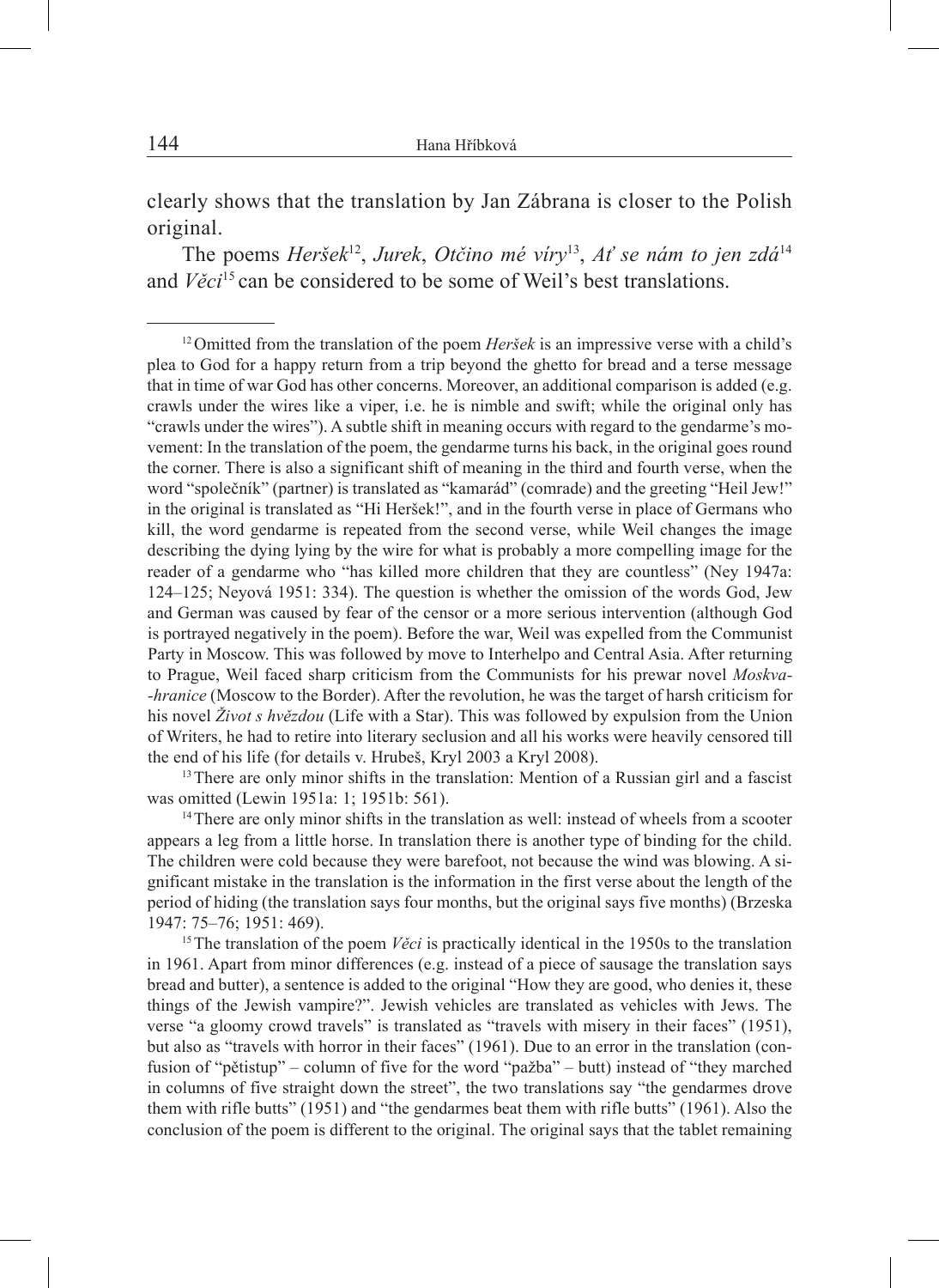The great majority of the twelve translated poems differ in meaning from the original<sup>16</sup>. The translation of Szlengel's poems involved a shift

on the table will be evidence of events that have taken place, even if the truth is defeated (i.e. it will not be known). In the translation, the tablet in the empty apartment becomes a mute judge of those "whose memory is cursed". Weil also deliberately works with the motif of family portraits, which he uses to achieve a climax, in contrast to the author. Family portraits disappear and are replaced by portraits of a new family, which also disappears (Szlengel 1947c: 172–175; 1951b: 211; 1961c: 158–160). 16For example in the poem *Verše o mé matce* (Verses About my Mother), the word "ghet-

to" is used instead of the word "town", which concretizes the otherwise indeterminate timespace in the original poem. The word "modlitba" (prayer) is confused for the word "přání" (wish). Words for camp and noise of the cannon are added. There is also a significant change in image of the death of the mother. In the original poem, the poetic subject hopes that the mother will avoid the rifle butt, the mercenary's boot and the barrel of the gun, and that she dies quietly in bed and is buried in "bratrská hrobka" (fraternal crypt). The translation uses a subtler image "the mercenaries' butt will not break down your door" and "your coffin will be carried from the threshold of your birth", i.e. soldiers will not break into your house and the ritual of placing the corpse in a coffin in your own home will be maintained. A significant change is made at the end of the poem, where the original speaks of overcoming hatred if the mother is found: "I shall weave all that burning hatred into a symphony of our days, I shall recast the word into lightning, I shall ring the heart in alarm!", whereas the conclusion of the translation is written in compliance with socialist realism: "And in the work of our days and the laughter of our children this branch will blossom and there'll be no death" (Safrin 1947: 139; 1951: 507).

The reasons why Jiří Weil chose this poem for translation might have been purely personal – the memory of his own mother, who died in an extermination camp.

Minor changes have also been made to the meaning of the poem *Stíny křičí* (The Shadows Shout) and there is again a substantial change at the end. The concluding couplet of the original "If only this cry never allowed you to sleep. Millions of defenceless innocent people were murdered  $-$  Life was vilified" is replaced by a call at the end: " $(...)$  their cry does not let you sleep, (…) They will only live in your vengeance. So take a weapon and defend their honour, defend!" (Gelbard 1946: 9; LA PNP, Jiří Weil fonds, 32/C/24). Jiří Weil used a similar approach in the poem *Protiútok*. The translation of the original poem *Protiútok*, which is outstanding from the outset and only differs in a few words (mention of "vagón" (carriage) was omitted, and instead of "práskání bičů" (whip cracking) there is "střelba" (shooting), instead of "hyenas" there are "wolves", "tormented children" are added to the "tormented woman" to deliberately heighten the effect of the verse and likewise the words crematorium and gas are (erroneously) added, while the middle section diverges entirely from the original. Even in the manuscript, the first translation of the verse is deleted and replaced by the verse: "now the song of happiness and blows of steel crush them" and later "Molotov cocktail" is added along with the sentence "here your «yids» are protected". In contrast to the original, in the poem in translation the Jews ask God for weapons and death in the fight, not for a rapid death in the fight. However, the mentions of God are not deleted as they are in the other poems. The Literary Archive of the Museum of Czech Literature has only preserved the poem manuscript,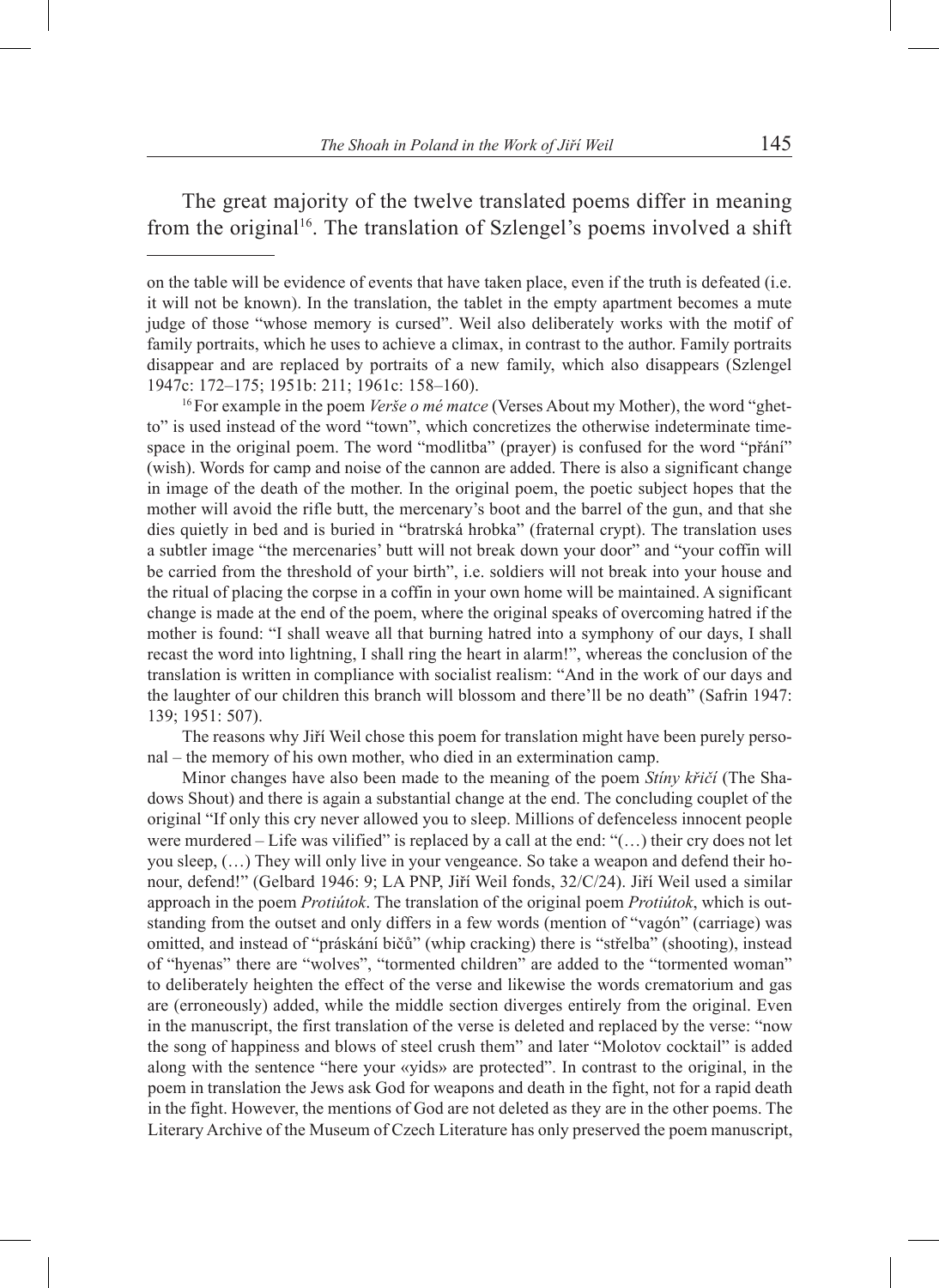in the poetics<sup>17</sup>. In some cases, the Czech translation is not complete either (it might have been abridged due to a lack of space in the published periodical).

The most prominent changes were made in the poems *Zemřelé*<sup>18</sup> (Dead) and *Stopa na zdi*<sup>19</sup> (Mark on the Wall). The difference between the translations of *Račte zvonit<sup>20</sup>* (Please Ring) and *Telefon*<sup>21</sup> in the 1950s and 1960s are considerable.

17According to Štěpán Balík, who analysed the poetics of Weil's translations of Szlengel's poems for this study, the translation resulted in a shift in the poetics. A simple verse form gives rise to a "sublime" poem.

 $18$ The original poem has 22 verses. The translation has ten verses and contains a partly recast version of the original poem. However, at the end of the abridged poem, in particular, there were considerable "pro-regime" alterations. The verse "the army fights its way through" and the word "pancéř" (armour) was added as well as the entire final verse ("In the roar of the cannons, the barking of the machine guns, the blow of just vengeance, your name will ring out against sorrow, as the clear melody of victory").The translation of the poem omits important Orpheus myth. However, the tears of a child and mother's grief, the gas and the crematorium oven are erroneously added (Szenwald 1947: 148–151; 1951: 611).

<sup>19</sup> In the poem *Stopa na zdi* (Mark on a Wall), there is an overall change in the content and hence the meaning of the poem. The girl, who is addressed by the poetic subject, who thinks that her efforts to leave a trace of herself on an otherwise undetermined wall is in vain, turns into a girl who is fighting by leaving a trace of herself in the prison where the shouts of the jailers and the sobs of the tormented can be heard, as she knows that the mark will survive her. The word Stalingrad appears in the poem, although it is not in the original (Karmel 1947: 104; 1951: 409).

20The first translation (1951) of the poem *Račte zvonit / Zazvoňte* (Please Ring / Ring) contains plenty of imagined information and verses, while subsequently second translation (1961) is outstanding in its form and content. Of interest here is the use by Szlengel of vampires (tenants as vampires) (Szlengel 1947d: 184–186; 1951c: 529; 1961a: 154–155). 21 In the translation of the poem *Telefon* (Telephone), the author has replaced the original

titles and names with similar Czech equivalents. The question arises whether the reason was just an attempt to find a historical equivalent (Gary Cooper x Chaplin), or titles and names that were unknown to the contemporary reader, or whether it involved a censorship or autocensorship intervention. Weil in the poem again left out any mention of God, although this time there was the sigh "proboha" (good heavens). On the other hand, the question arises why Weil replaced autumn in the verses by spring, changed the time in the timer and in the final verse wrote "five minutes past twelve" instead of "five minutes to twelve". The translation printed in the early sixties differs considerably from the first translation. It is a practically perfect faithful reflection of the content of the original, including mentions of God (Szlengel 1947b: 169–172; 1954: 46; 1961b: 157–158).

on which Weil considered the verse "for smoke above Birkenau, for blood and tears of children"; in the printed version this is replaced by the verse "We are now on the attack and we are getting ever closer, (…)" (Szlengel 1947e: 190–193; 1951a: 189).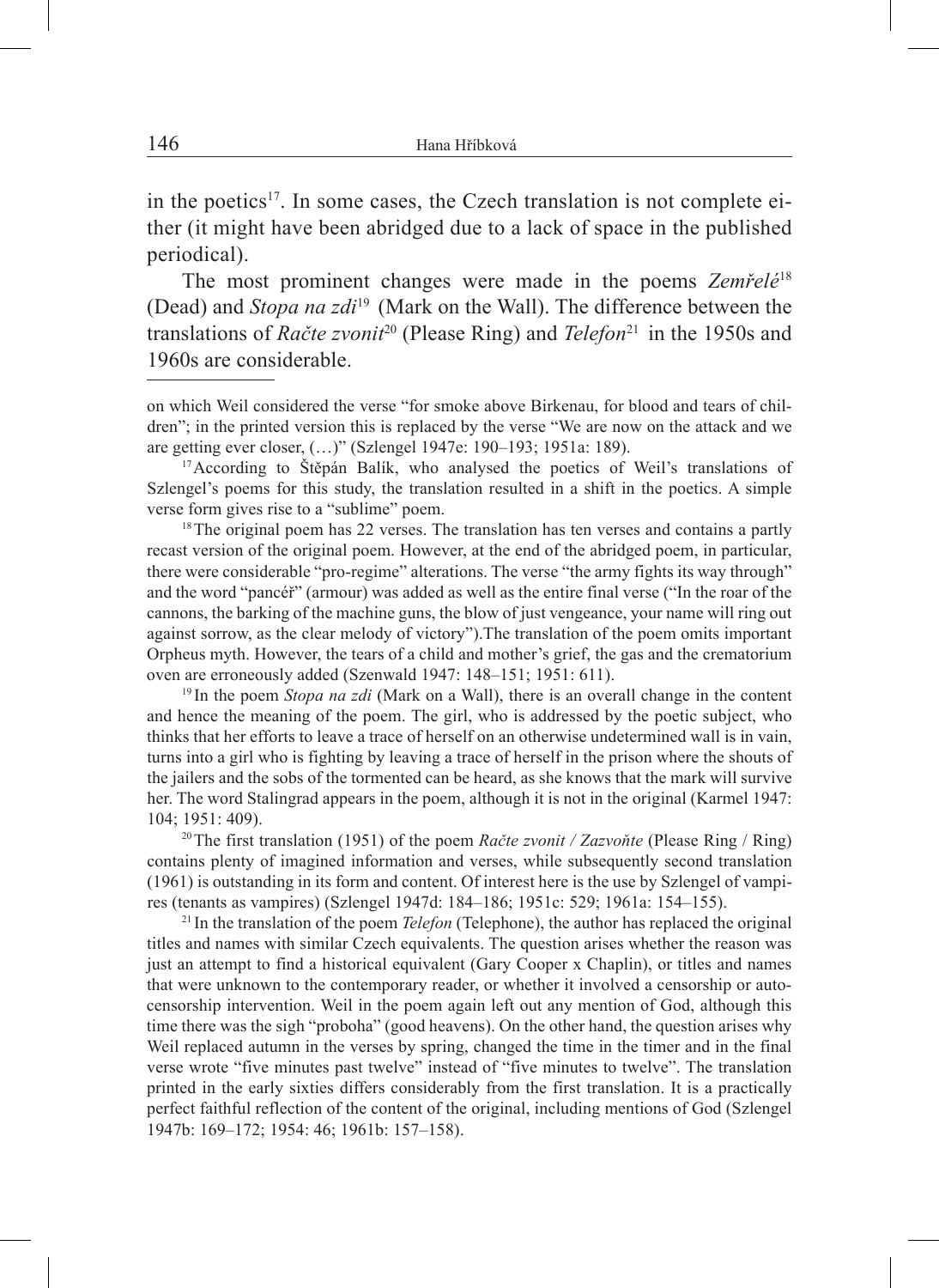The question arises whether it was appropriate to print the translation in such a markedly different form, doubtless resulting to a large extent from the censor's interventions and wishes<sup>22</sup> (a weaker grasp of the original language also comes into consideration in some cases, although in view of the verbal precision of the unaltered "pro-regime" sections of the translation this seems unlikely), as practically brand new poems were created, which were quite remote from the original.

Whether or not Jiří Weil's primary interest in the works of Jewish poets from the Warsaw Ghetto stems from his membership of the internationally collaborating Czech PEN Club, from a general interest in Polish literary output as part of the close Polish-Czech cultural friendship predominant at that time, from his specialist work in State Jewish Museum in Prague or for personal reasons (the tragic death of family and friends, a desire to show the bravery and mettle of the Jews, or there again an effort to warn against a repetition of the recent tragic events), it is not possible to determine on the basis of surviving archive material or the testimonies of surviving contemporaries.

Jiří Weil's interest in Poland and Polish Jewish poets is already evident from his journalistic and fictional work in the latter half of the 1940s, when his articles smoothly followed on<sup>23</sup> from his prewar journalistic experience24.

In 1947, he was authorized as editor of the Prague daily "Mladá fronta" to travel with the support of the Ministry of Information under the Czechoslovak-Polish Agreement: "Dr. Weil is to travel  $(...)$  to Poland<sup>25</sup> as

<sup>25</sup> In his personal notebooks stored at the Literary Archive of the Museum of Czech Literature, there are Polish names and addresses with the following Polish towns: Kielce, Gdańsk, Warsaw, Wroclaw (LA PNP, Jiří Weil fonds, 32/C/25).

<sup>22</sup>Likewise some of the passages from Jiří Weil's *Na střeše je Mendelssohn* were "amended".23V. e.g. articles on Polish culture: *Polský básník u nás* (Weil 1946: 3), *Spisovatelé v Pol-*

*sku* (Weil 1947a: 6) and *Československo-polská kulturní spolupráce* (Weil 1947b: 6).

<sup>&</sup>lt;sup>24</sup>The roots of Weil's translation and journalistic activity go back to the 1920s, when as a young poet and promising student he moved from Praskolesy to Prague, where he entered the world of intellectuals, writers and translators, and on the model of his new friends he continued not only on his own poetic work, but he also began to focus on translation and journalistic activity. In his meetings in cafes, salons and apartments, and in discussions on the differences between the east and the west, and literature and art, he first met inter alia Franz Kafka, Karel Teige, Jaroslav Seifert, Julius Fučík and František Halas.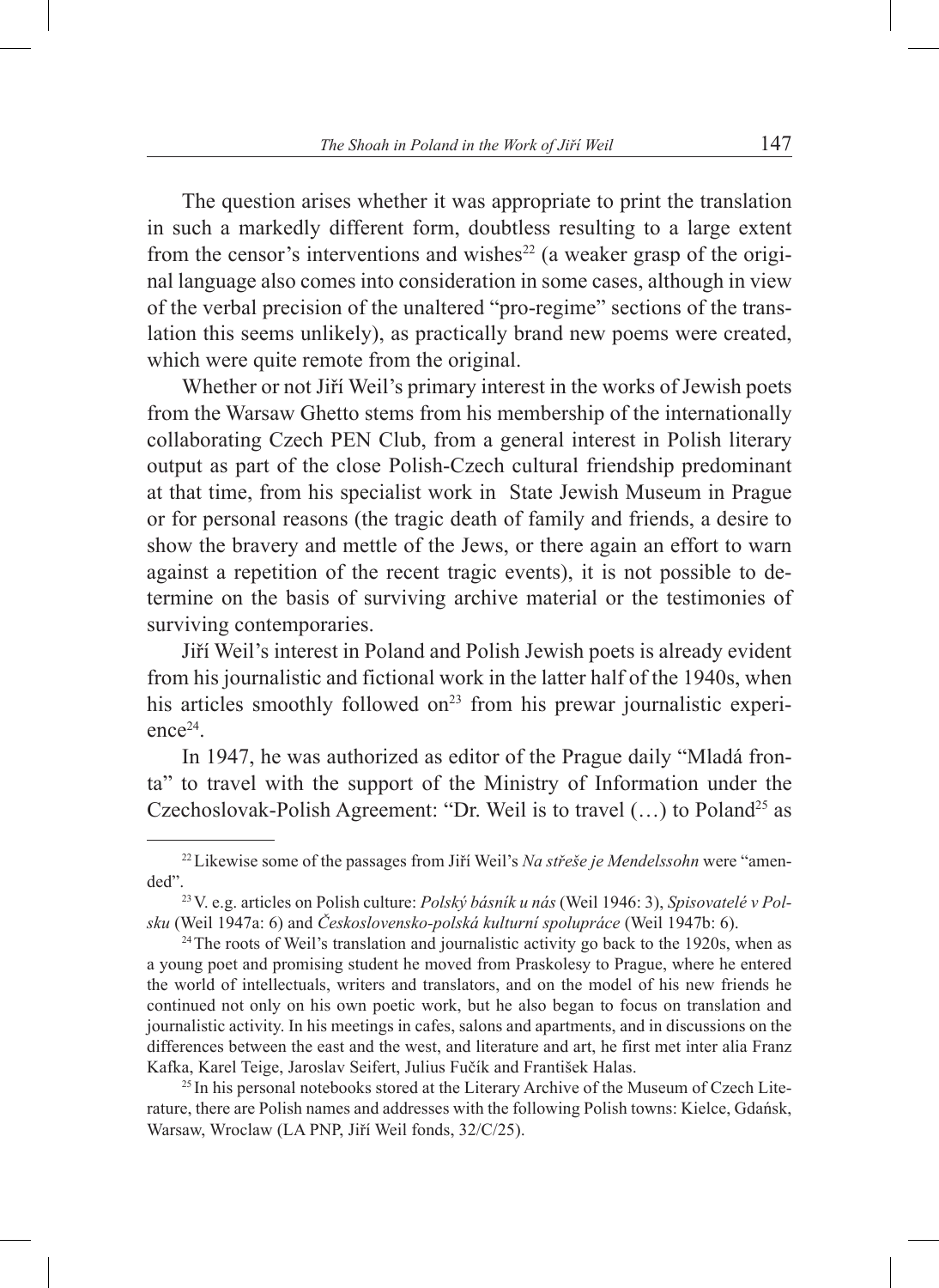a correspondent of the aforementioned daily on a study trip and at the same time to acquire photographic material that cannot be obtained in Prague" (National Archive, Prague Police Headquarters fonds, box no. 12186, shelf no. V 1628/18.). This trip abroad gave rise to a series of reports printed in July 1947 in "Mladá fronta"26. Just like Jiří Weil's trip to the Soviet Union before the Second World War, when first his reports emerged from the locations being visited, followed by reportage stories and books, so likewise in his postwar trip to Poland Jiří Weil drew inspiration for his other literary work $27$ .

At first he presented to readers the short story *Varšavská suita* (Warsaw Suite; 1947). The second story *Lodžské intermezzo* (Łódź Intermezzo) was firstly published in 194828, then in a collection of short stories entitled *Mír* in 1949). The manuscripts of both stories can be found in notebooks with fragments of the novel *Život s hvězdou* (Life with a Star). A decade later the introductory and concluding passages of *Žalozpěv za 77 297 obětí*<sup>29</sup> (Lament for 77, 297 Victims) appeared, based on memories of Auschwitz.

The short stories *Lodžské intermezzo*<sup>30</sup> and *Varšavská suita*<sup>31</sup> are among a set of tales reflecting to varying degrees the Shoah that were

<sup>31</sup> In the manuscript *Večer ve Varšavě (*Evening in Warsaw*)*, subsequently *Varšavský večer* (Warsaw Evening), and in the typescript version *Varšavská suita* (Warsaw Suite). The manuscript and the typescript differ substantially. In some parts, there is a shift in the meaning or a change in the climax, e.g. at the beginning of the story the narrator describes the surroundings. He perceives people, who are brewing tea in the ruins of what was once Warsaw. In contrast, he sits with other people on the terrace. However, the apparent peace and quiet is interrupted: "*Some fragments of bricks fell on the veranda and some just missed our heads*". These fears of a possible injury are changed in the typescript version into what is more an annoying inconvenience: "*Some fragments of bricks fell on the veranda right in our food*". There are other significant changes to the content of the story. Compared with the manuscript, there are deletions of passages on criticism of America and a description of the looting and

<sup>&</sup>lt;sup>26</sup> Reports from Warsaw, Gdańsk and Auschwitz.

 $27$ Minor references to Poland can be found in his works written during the war and shortly after the war. According to an official document required for the issue of a passport, he also visited Poland in 1935 on a trip to the Soviet Union. Weil mentions his prewar trip across Poland himself in his report from Warsaw.

<sup>28</sup>*Lodžské intermezzo* (Weil 1948: 11).

<sup>29</sup>For more details v. the study of *Žalozpěv* (Hříbková 2016).

<sup>&</sup>lt;sup>30</sup> Stored at LA PNP in manuscript and typescript form. The manuscript finishes with a decision made by the poet not to return to the theatre, while the typescript version is extended to include information by the poet on the uprising and heroism of the Łódź Jews.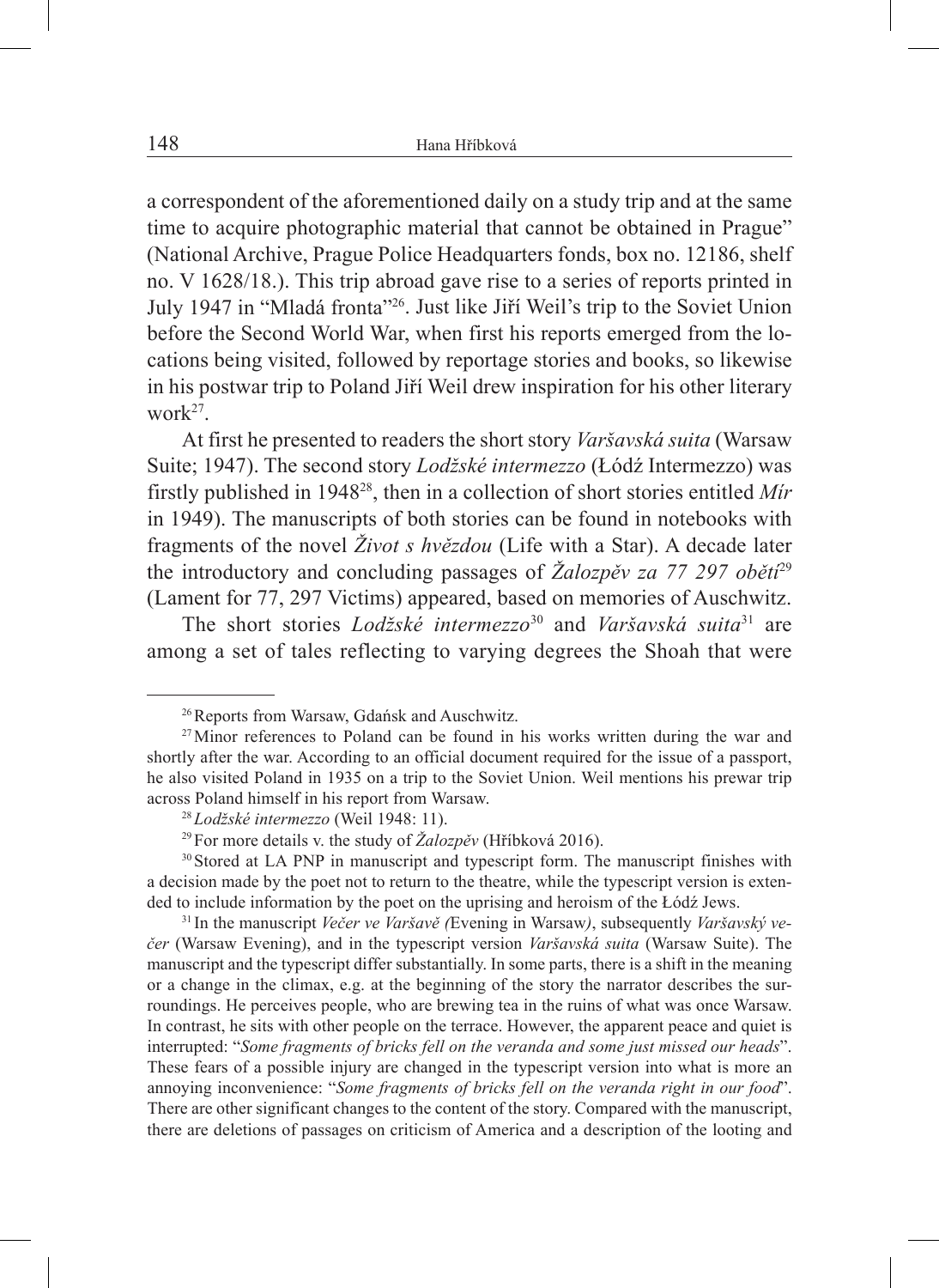included in the  $Mir$  (1949) collection<sup>32</sup>. Six of these are linked by the autobiographical narrator wandering through postwar Europe. The short stories in this collection, which mostly comprise dialogues during chance meetings, do not have any significant climax. The aim of the stories is to evoke the climate of opinion at that time, giving rise to a specific narrative approach whereby standing out against a fuzzy backdrop are the emotions of several characters that become mouthpieces for historical facts, without any external commentary from the narrator. The participants in these discussions are representatives of various nationalities and professions, thus ensuring that conflicts of opinion take place. The narrator does not directly judge the expressions, behavior and conduct of the characters. A critical level is hidden between the lines in the dialogues of individual characters, and it is up to the reader just how much of their hidden message is understood. The main themes of dialogues are the Shoah, various forms of persecution and the complicity of Switzerland, which was a neutral country during the war.

The short story *Lodžské intermezzo* deals specifically with the Holocaust of Łódź Jews. Here the author also included references to the guilt of the German civilian population, which was demonstrated thanks to the letters included among the Nazi documentation preserved in the Łódź ghetto archive.

In his subsequent postwar literary works, Jiří Weil turns fully to the persecution and Shoah of Bohemian and Moravian Jews. The time-space of Nazi-occupied Poland is only mentioned allusively in connection with the transport of Czech Jews and the "trip into the unknown", without any detailed descriptions. He does not return again in his work to the persecution and Shoah in Poland or to Polish Jewish characters.

attacks in the ruins of Warsaw. The story manuscript ends with a shout from the character of the colonel about the erasure of Europe from the map. In comparison, the typescript version is extended to include a fantasy story about a botany lecturer who has set up a miniature garden beneath a table for his daughter in the Warsaw ghetto, and a concluding reply by one of the characters and a paragraph on the renovation of the city. This story includes the statue motif that became a leitmotif in the subsequent novel *Na střeše je Mendelssohn* (Mendelssohn is on the Roof; LA PNP, Jiří Weil fonds, 32/C/24; 32/C/18).

<sup>32</sup>Typescript stored at LA PNP; it contains the story *Varšavská suita*, but it was not included in the book edition.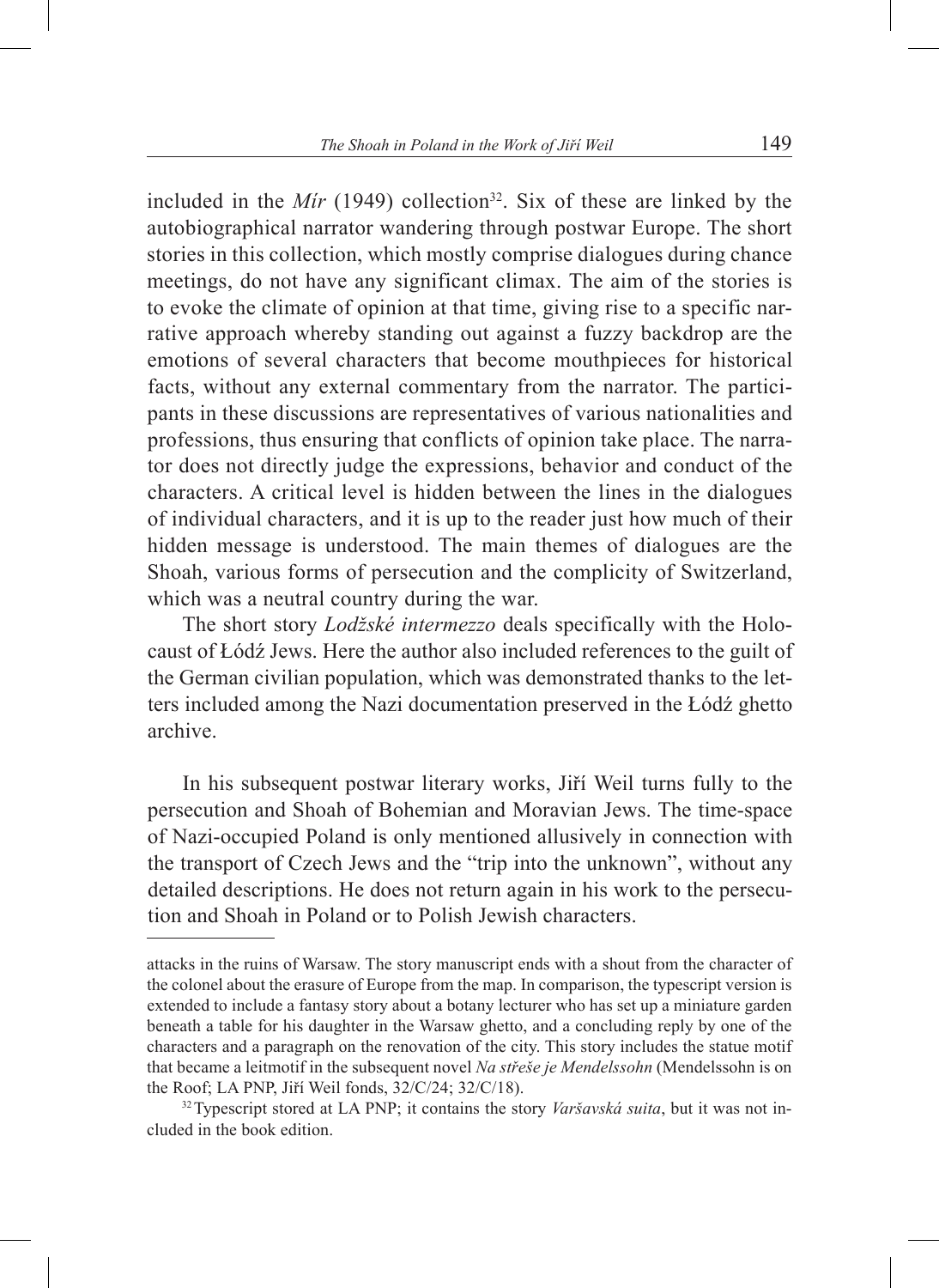## **Literature**

- Brzeska W.E., 1947, *Niech nam się zdaje…*, in: *Pieśń ujdzie cało: Antologia wierszy o Żydach pod okupacją niemiecką*, ed. M.M. Borwicz, Warszawa, pp. 75–76.
- Brzeska W.E., 1951, *Ať se nám to jen zdá*, trans. J. Weil, "Věstník Židovské obce náboženské" No. 39, 26.09., p. 469.
- Gelbard I., 1946, *Krzyk cieni*, in: I. Gelbard, *Pieśni żałobne getta*, Katowice, p. 9.
- Hrubeš J., Kryl M., 2003, *Ještě jednou Jiří Weil*, in: *Terezínské listy: sborník Památníku Terezín*, Praha, pp. 18–40.
- Hříbková H., 2016, *Žalozpěv za 77 297 obětí*, Giessen.

Karmel H. and I., 1947, *Ślad na Ścianie*, in: *Pieśń ujdzie cało: Antologia wierszy o żydach pod okupacją niemiecką*, ed. M.M. Borwicz, Warszawa, p. 104.

Karmelovy H. and I., 1951, *Stopa na zdi*, trans. J. Weil, "Věstník Židovské obce náboženské" No. 34, 22.08., p. 409.

Kryl M., 2008, *Jiří Weil – jeden český židovský osud*, in:: *Hrdinství a zbabělost v české politické kultuře 19. a 20. století*, eds. J. Randák, P. Koura, Praha, pp. 245–269.

- Lewin L., 1951a, *Ojczyzno mojej wiary*…, "Nowa Kultura" No. 42 (82), 21.10., p. 1.
- Lewin L., 1951b, *Otčino mé víry*, trans. J. Weil, "Věstník Židovské obce náboženské" No. 47, 21.11., p. 561.
- Ney S., 1947a, *Herszek*, in: *Pieśń ujdzie cało: Antologia wierszy o żydach pod okupacją niemiecką*, ed. M.M. Borwicz, Warszawa, pp. 124–125.
- Ney S., 1947b, *Jurek*, in: *Pieśń ujdzie cało: Antologia wierszy o żydach pod okupacją niemiecką*, ed. M.M. Borwicz, Warszawa, p. 128.
- Neyová S., 1951, *Písně z ghetta. Heršek. Jurek*, trans. J. Weil, "Věstník Židovské obce náboženské" No. 27–28, 4.07., p. 334.
- Pilař J., Sojka E., Závada J. (eds.), 1952, *Nová polská poesie: anthologie*, trans. A. Hoffmeister, J. Pilař, J. Rumler, Z. Skyba, E. Sojka and J. Závada, Praha.
- Pilař J. (ed.), 1947, *Pochodně*, trans. J. Pilař, Praha.
- Safrin H., 1947, *Wiersz o matce mojej*, in: *Pieśń ujdzie cało: Antologia wierszy o żydach pod okupacją niemiecką*, ed. M.M. Borwicz, Warszawa, p. 139.
- Safrin H., 1951, *Verše o mé matce*, trans. J. Weil, "Věstník Židovské obce náboženské" No. 42, 17. 10., p. 507.
- Szenwald L., 1947, *Umarłej*, in: *Pieśń ujdzie cało: Antologia wierszy o żydach pod okupacją niemiecką*, ed. M.M. Borwicz, Warszawa, pp. 148–151.
- Szenwald L., 1951, *Zemřelé*, trans. J. Weil, "Věstník Židovské obce náboženské" No. 51/52, 19. 12., p. 611.
- Szlengel W., 1947a, *Alarm*, in: *Pieśń ujdzie cało*: *Antologia wierszy o żydach pod okupacją niemiecką*, ed. M.M. Borwicz, Warszawa, pp. 163–164.
- Szlengel W., 1947b, *Telefon*, in: *Pieśń ujdzie cało: Antologia wierszy o żydach pod okupacją niemiecką*, ed. M.M. Borwicz, Warszawa, pp. 169–172.
- Szlengel, W., 1947c, *Rzeczy*, in: *Pieśń ujdzie cało: Antologia wierszy o żydach pod okupacją niemiecką*, ed. M.M. Borwicz, Warszawa, pp. 172–175.